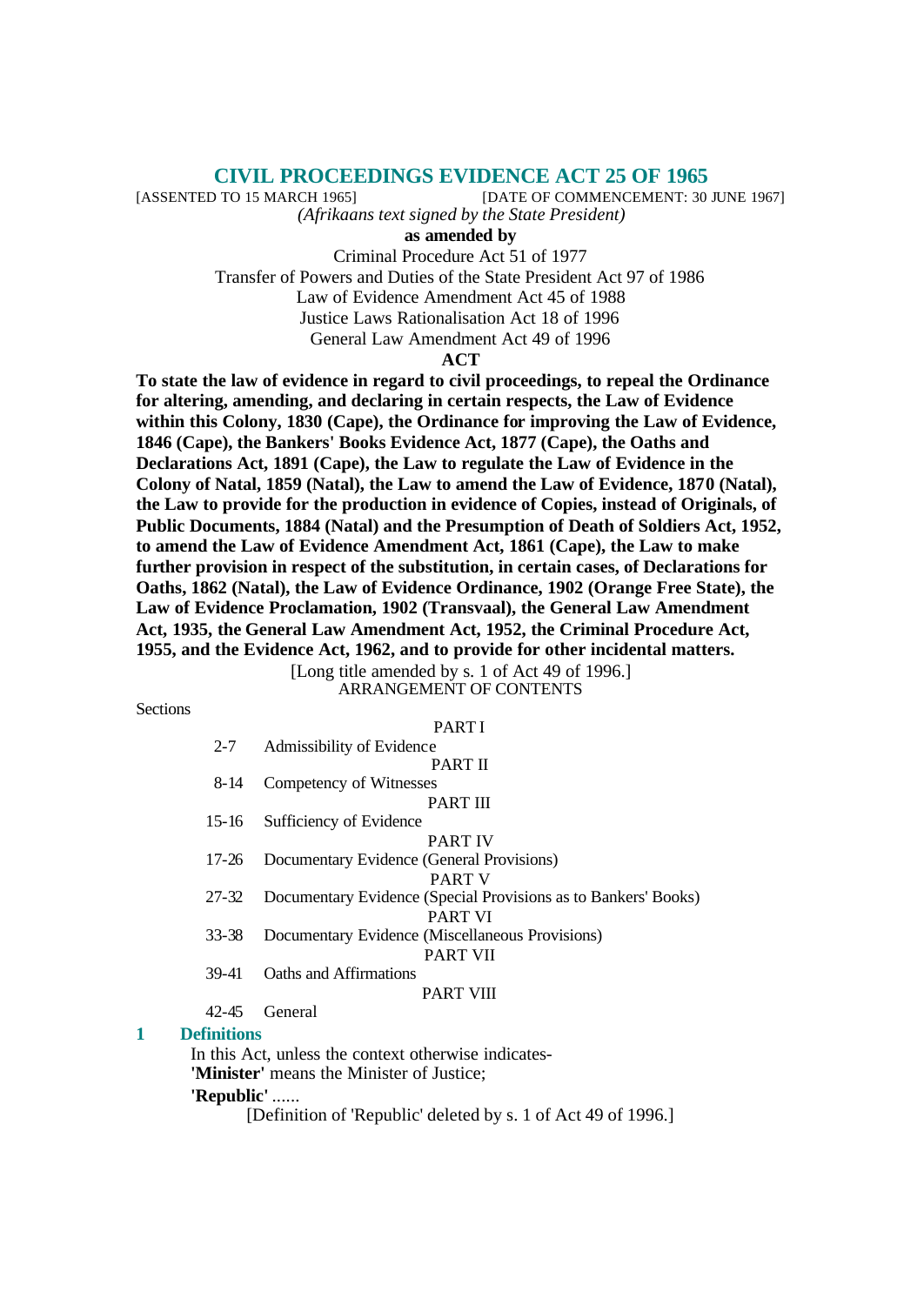# **PART I ADMISSIBILITY OF EVIDENCE (ss 2-7)**

# **2 Evidence as to irrelevant matters**

No evidence as to any fact, matter or thing which is irrelevant or immaterial and cannot conduce to prove or disprove any point or fact in issue shall be admissible.

# **3 Evidence of non-access by husband and wife**

For the purposes of rebutting the presumption that a child to which a married woman has given birth is the offspring of her husband, she or her husband or both of them may give evidence that they had no sexual intercourse with each other during the period when the child was conceived.

# **4 Evidence of genuineness of disputed writings**

Comparison of a disputed writing with any writing proved to be genuine may be made by witnesses, and such writings and the evidence of any witness with respect thereto may be submitted as evidence of the genuineness or otherwise of the writing in dispute.

### **5 Proof of law or anything published in official publications**

(1) Judicial notice shall be taken of any law or government notice, or of any other matter which has been published in the *Gazette*.

[Sub-s. (1) amended by s. 1 of Act 49 of 1996.]

(2) A copy of the *Gazette*, or a copy of such law, notice or other matter purporting to be printed under the superintendence or authority of the Government printer, shall, on its mere production, be evidence of the contents of such law, notice or other matter, as the case may be.

[Sub-s. (2) amended by s. 1 of Act 49 of 1996.]

# **6 Proof of signature of public officer**

Any document purporting to bear the signature of any person holding a public office and bearing a seal or stamp which purports to be the seal or stamp of the department, office or institution to which such person is attached, shall, on its mere production, be *prima facie* proof that such person signed such document.

#### **7 Proof by party calling witness, of previous inconsistent statement of such witness**

Any party who has called a witness who has given evidence in any civil proceedings (whether that witness is or is not, in the opinion of the person presiding at such proceedings, adverse to the party calling him) may, after the said party or the person so presiding has asked the witness whether he has or has not previously made a statement with which his evidence in the said proceedings is inconsistent, and after sufficient particulars of the alleged previous statement to designate the occasion when it was made, have been mentioned to the witness, prove that he previously made a statement with which his said evidence is inconsistent.

# **PART II**

# **COMPETENCY OF WITNESSES (ss 8-14)**

#### **8 Save as otherwise provided, every person competent and compellable to give evidence**

Save in so far as this Act or any other law otherwise provides, every person shall be competent and compellable to give evidence in any civil proceedings.

**9 Incompetency from insanity or intoxication**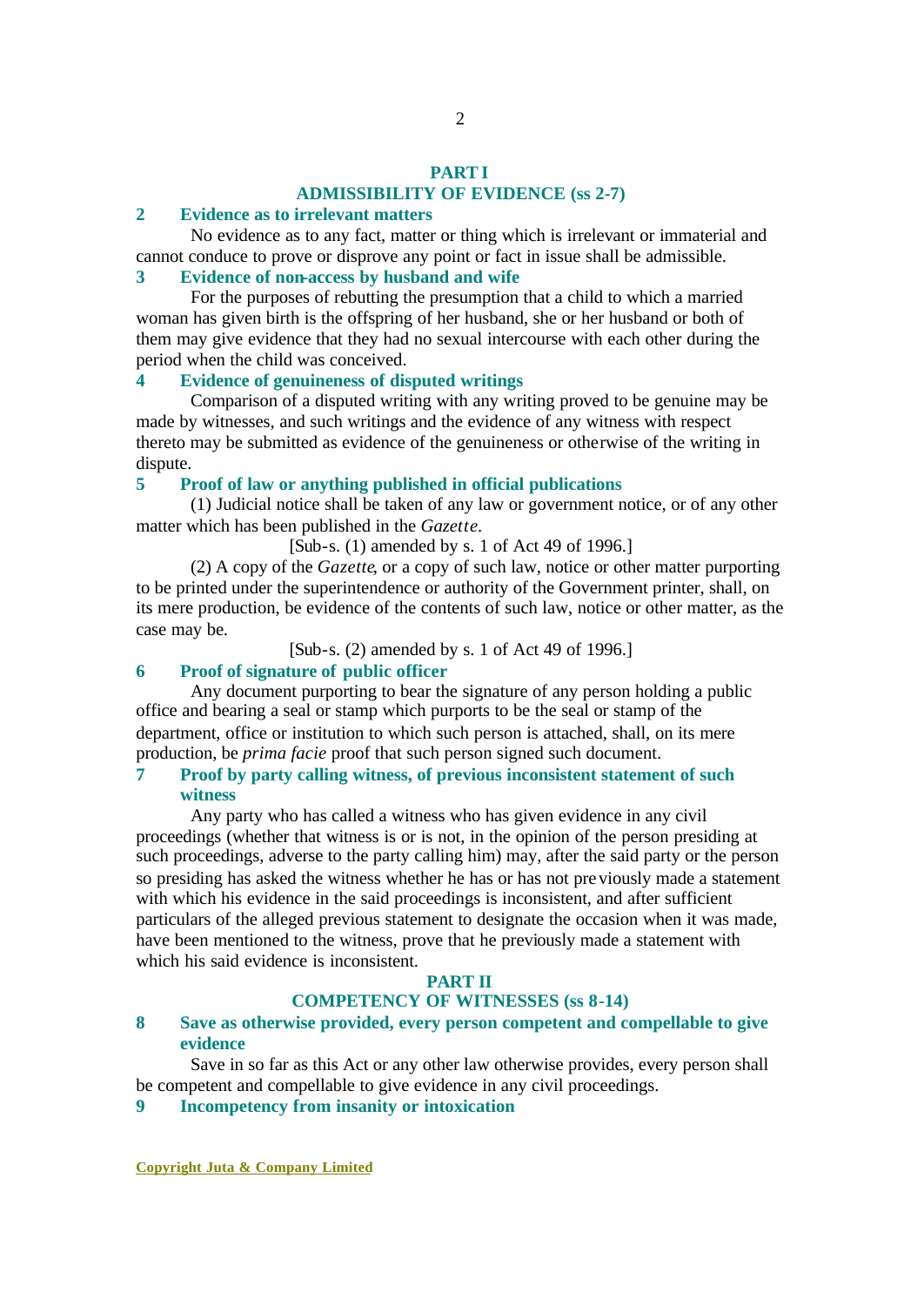No person appearing or proved or to be afflicted with idiocy, lunacy or insanity, or to be labouring under any imbecility of mind arising from intoxication or otherwise, whereby he is deprived of the proper use of reason, shall be competent to give evidence while so afflicted or disabled.

#### **10 Husband and wife not compellable to disclose communications between them**

(1) No husband shall be compelled to disclose any communication made to him by his wife during the marriage and no wife shall be compelled to disclose any communication made to her by her husband during the marriage.

(2) Subsection (1) shall also apply to a communication made during the subsistence of a marriage or a putative marriage which has been dissolved or annulled by a competent court.

[Sub-s. (2) added by s. 4 of Act 45 of 1988.]

# **10A Status of certain marriages**

Any customary marriage or customary union, concluded under the indigenous law and custom of any of the indigenous peoples of the Republic of South Africa or any marriage concluded under any system of religious law, shall be regarded as a valid marriage for the purposes of the law of evidence.

[S. 10A inserted by s. 4 of Act 18 of 1996.]

### **11 ......**

[S. 11 repealed by s. 5 of Act 45 of 1988.]

## **12 No witness compellable to testify if husband or wife not compellable**

No person shall be compelled to answer any question or to give any evidence which the husband or wife of such person, if under examination as a witness, could not be compelled to answer or give.

#### **13 When evidence of communication alleging commission of an offence is admissible**

Notwithstanding anything contained in any legal provisions in terms of which a witness shall not be compellable or permitted to give evidence in respect of certain matters on grounds of public policy or from regard to public interest, it shall be competent for any person in any civil proceedings to adduce evidence of any communication alleging the commission of an offence, if the making of that communication *prima facie* constitutes an offence, and it shall be competent for the person presiding at such proceedings to determine whether the making of such communication *prima facie* does or does not constitute an offence, and such determination shall, for the purposes of those proceedings, be final.

# **14 Witness not excused from answering question by reason that the answer would establish a civil claim against him**

A witness may not refuse to answer a question relevant to the issue, the answering of which has no tendency to incriminate himself, or to expose him to penalty or forfeiture of any nature whatsoever, by reason only or on the sole ground that the answering of such question may establish or tend to establish that he owes a debt or is otherwise subject to a civil suit.

### **PART III SUFFICIENCY OF EVIDENCE (ss 15-16)**

#### **15 Admissions on record**

It shall not be necessary for any party in any civil proceedings to prove nor shall it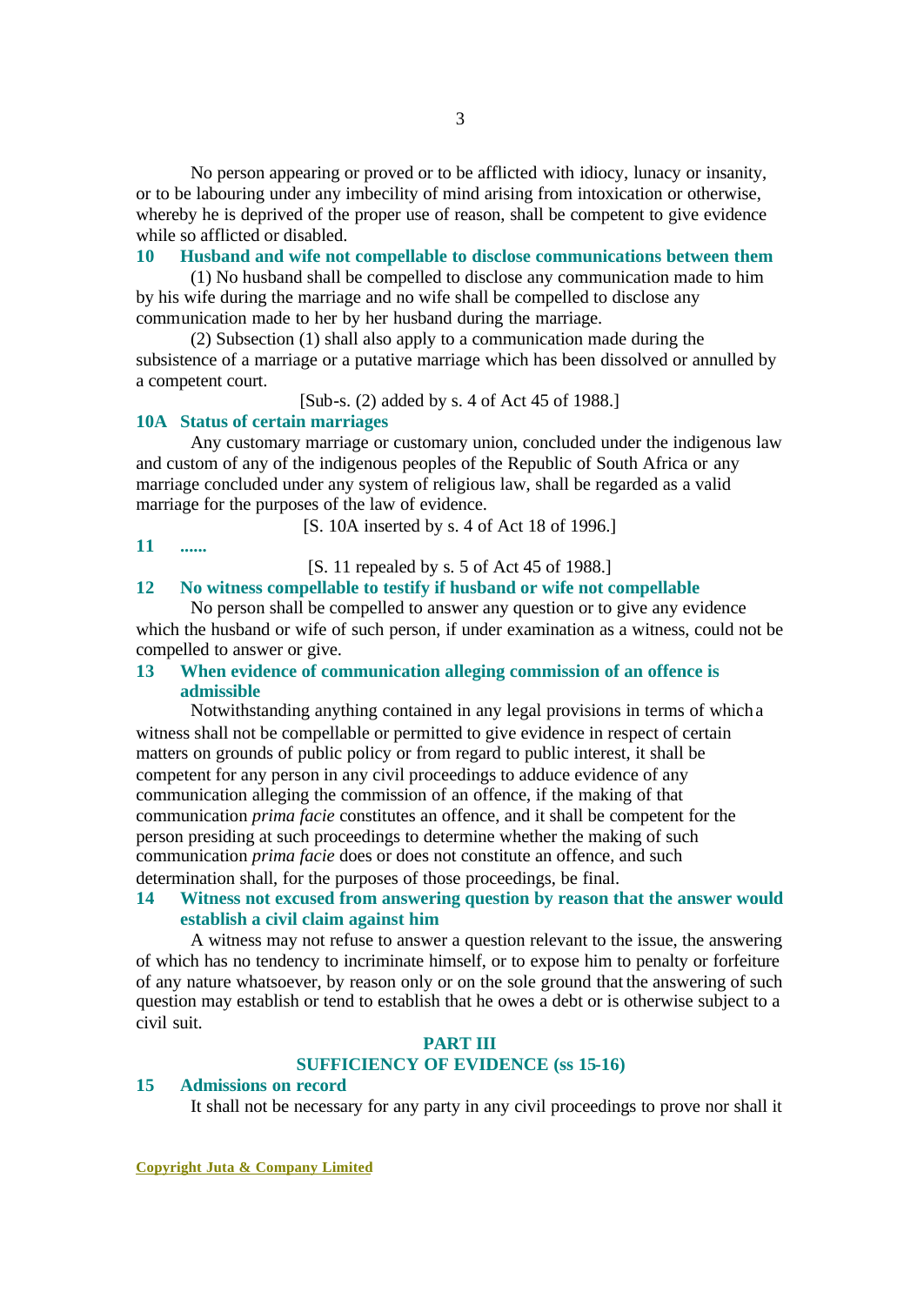be competent for any such party to disprove any fact admitted on the record of such proceedings.

### **16 Sufficiency of evidence of one witness**

Judgment may be given in any civil proceedings on the evidence of any single competent and credible witness.

#### **PART IV**

# **DOCUMENTARY EVIDENCE (GENERAL PROVISIONS (ss 17-26)**

# **17 Proof of trial and conviction or acquittal of any person**

The trial and conviction or acquittal of any person may be proved by the production of a document certified or purporting to be certified by the registrar or clerk of the court or other officer having the custody of the records of the court where such conviction or acquittal took place, or by the deputy of such registrar, clerk or other officer, to be a copy of the record of the charge and of the trial, conviction and judgment or acquittal, as the case may be, omitting the formal parts thereof.

#### **18 Certified copies of or extracts from public documents admissible in evidence**

(1) Whenever any book or other document is of such a public nature as to be admissible in evidence on its mere production from proper custody, any copy thereof or extract therefrom proved to be an examined copy or extract or purporting to be signed and certified as a true copy or extract by the officer to whose custody the original is entrusted, shall be admissible in evidence.

(2) Such officer shall furnish such certified copy or extract to any person applying therefor, upon payment of an amount in accordance with the tariff of fees prescribed by or under any law or, if no such tariff has been so prescribed, an amount in accordance with such tariff of fees as the Minister in consultation with the Minister of Finance may from time to time determine.

#### **19 Production of official documents**

(1) No original document in the custody or under the control of any State official by virtue of his office, shall be produced in evidence in any civil proceedings except upon the order of the head of the department in whose custody or under whose control such document is or of any officer in the service of the State authorized by such head.

(2) Any such document may be produced in evidence by any person authorized by the person ordering the production thereof.

#### **20 Certified copies of or extracts from official documents sufficient**

(1) Except when the original is ordered to be produced any copy of or extract from any document in the custody or under the control of any State official by virtue of his office, certified as a true copy or extract by the head of the department in whose custody or under whose control such document is or by any officer in the service of the State authorized by such head, shall be admissible in evidence and be of the same force and effect as the original document.

(2) Any such copy or extract may be handed in by any party who desires to avail himself thereof.

(3) No such copy or extract shall be furnished to any person except upon payment of an amount in accordance with the tariff of fees prescribed by or under any law or, if no such tariff has been so prescribed, an amount in accordance with such tariff of fees as the Minister in consultation with the Minister of Finance may from time to time determine.

**21 Penalty for issue of false certificate**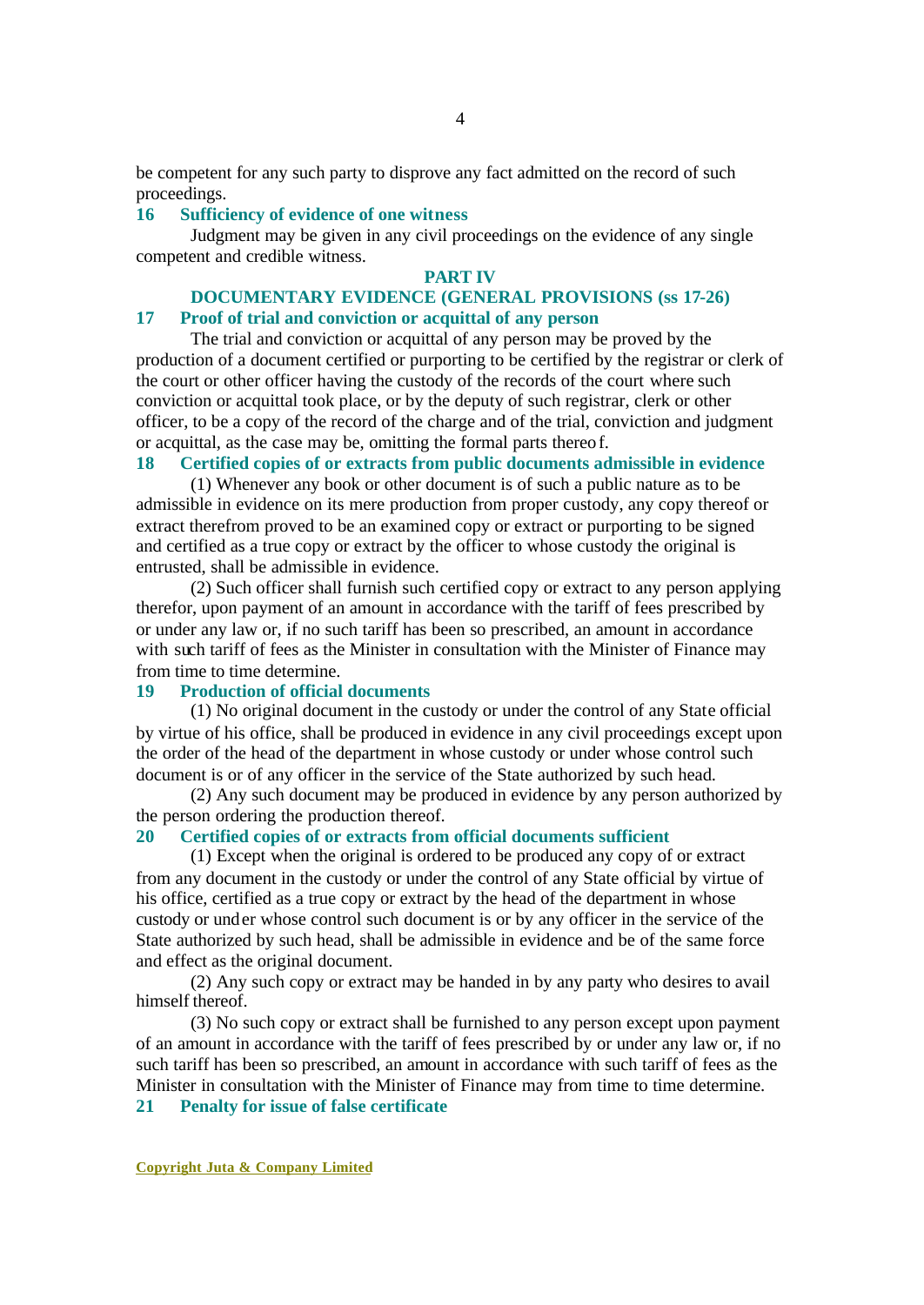Any person who wilfully certifies any document admissible in evidence under this Act, as being a true copy or extract, knowing that it is not a true copy or extract, shall be guilty of an offence and liable upon conviction to imprisonment for a period not exceeding two years.

#### **22 Proof of certain facts by affidavit**

(1) Whenever any fact ascertained by any examination or process requiring any skill in bacteriology, biology, chemistry, physics, astronomy, anatomy or pathology is or may become relevant to the issue in any civil proceedings, a document purporting to be an affidavit made by a person who in that affidavit alleges that he is in the service of the Republic or of a province or in the service of or attached to the South African Institute for Medical Research or any university in the Republic or any other institution designated by the Minister for the purposes of this section by notice in the *Gazette*, and that he has ascertained such fact by means of such examination or process, shall, subject to the provisions of subsections (2) and (3), on its mere production by any party in such proceedings be admissible in evidence to prove that fact.

[Sub-s. (1) amended by ss. 46 and 47 of Act 97 of 1986 and by s. 1 of Act 49 of 1996.] (2) No such affidavit shall be so admissible unless a copy thereof has been

delivered by the party desiring to avail himself thereof to every other party to the proceedings at least seven days before the date of production thereof.

(3) The person presiding at such proceedings may, upon the application of any party thereto, order that the person who made such affidavit be called to give oral evidence in the proceedings or that written interrogatories be submitted to him, and any such interrogatories and any reply thereto purporting to be a reply from such person, given on affidavit, shall likewise be admissible in evidence in such proceedings.

# **23 Preserving testimony**

(1) Any person who will, under the circumstances alleged by him to exist, become entitled, upon the happening of any future event, to any interest in any asset the right or claim to which cannot be brought to trial by him before the happening of such event, may, after notice to every other person who may have an interest in such asset, apply to any division of the Supreme Court of South Africa having jurisdiction, for an order allowing any evidence which may be material for establishing such right or claim, to be taken before a commission appointed by the said division, and the said division may refuse the application or grant it on such conditions as it may think fit to impose.

(2) If the said division grants the application, the rules of such division relating to the taking of evidence on commission in trial actions shall *mutatis mutandis* apply to the taking of such evidence.

(3) Any evidence taken in terms of this section which would be admissible if given in a court of law, shall be admissible in any civil proceedings brought after the happening of the future event to which the application for leave to take such evidence relates, if the parties to such proceedings are the same as the parties to such application or are the legal representatives or successors in title to the parties to such application: Provided that if the person who gave such evidence is available as a witness, the person presiding at such proceedings may refuse to admit such evidence.

# **24 Depositions of witnesses taken on commission**

Nothing in this Act contained shall be construed as rendering inadmissible the depositions of witnesses taken on commission in terms of any law.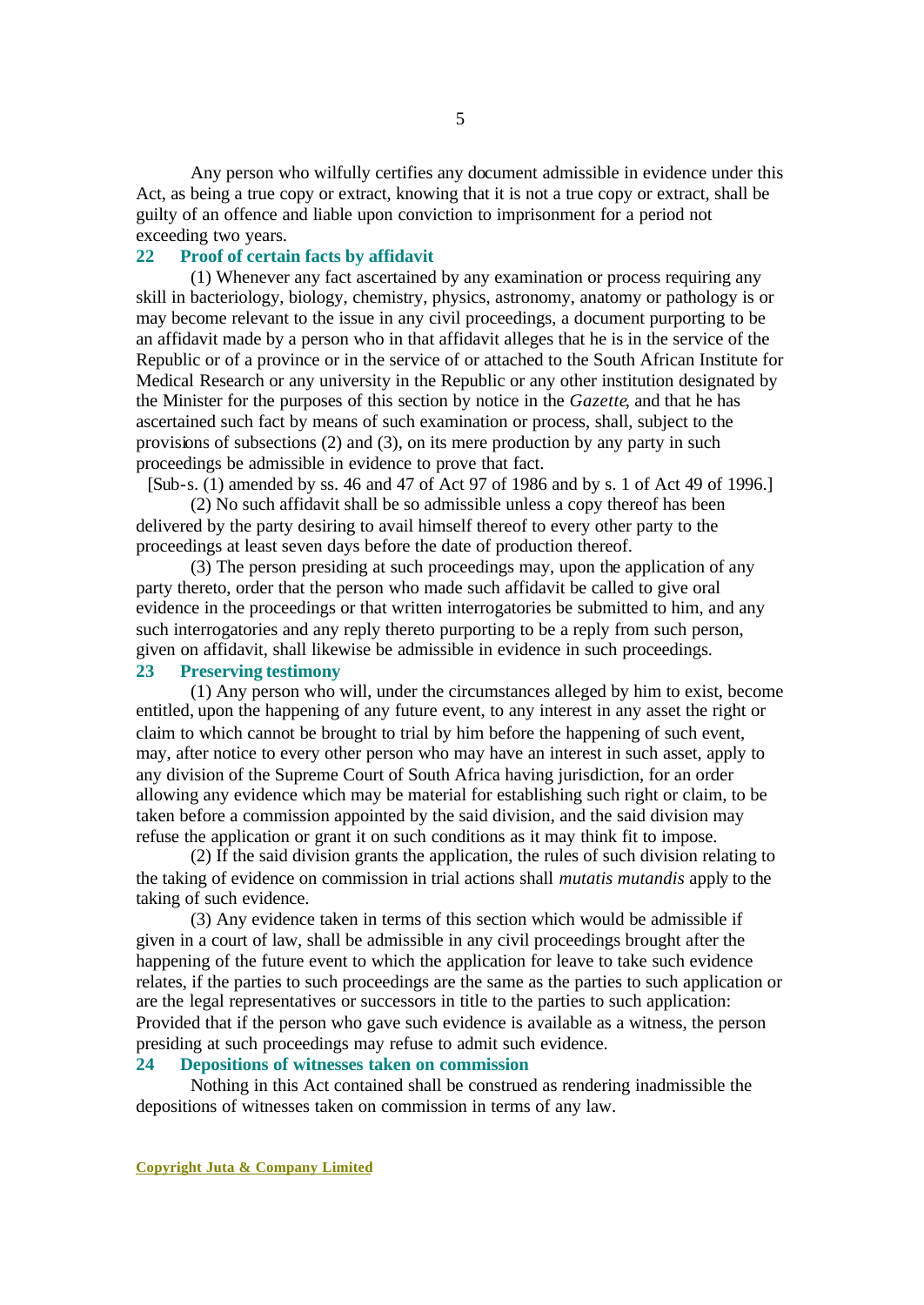### **25 Official reports as evidence in applications for orders presuming death of soldiers**

(1) In any proceedings in a court in which application is made for an order that the death of any soldier be presumed, any official report shall, notwithstanding anything to the contrary in any other law contained, on its mere production by any person be admissible in proof of the facts stated therein, provided such report is accompanied by an affidavit by the Chief of the South African National Defence Force in which he certifies-

- *(a)* that the person to whose alleged death the proceedings relate was a soldier on active service at the time when, as far as is known, he was last seen alive;
- *(b)* that the said official report was received by him through the normal official channels, and that he has no reason to believe that the allegations of fact contained therein were not made in the course of the official duty of the person purporting to have made them;
- *(c)* that the person to whose alleged death the proceedings relate has been posted by the appropriate military authorities as 'missing'; and
- *(d)* that no information is available in the records of the South African National Defence Force tending to show that the said person is still alive. [Para. *(d)* amended by s. 4 of Act 18 of 1996.]

[Sub-s. (1) amended by s. 4 of Act 18 of 1996.]

(2) Nothing in this section contained shall affect the admissibility of any other evidence, or the right of a court to require, in the exercise of its discretion, any person to appear as a witness, or to give evidence on affidavit (whether or not the official report purports to contain the statement of that person), before the court would be prepared to grant the order requested.

(3) In this section, unless the context otherwise indicates-

'active service' means service in the military, air or naval forces of the Republic at any place beyond the boundaries of the Republic;

'court' means any division of the Supreme Court of South Africa or any judge thereof;

'official report' means any document which forms part of the official records of the South African National Defence Force relating to the circumstances of the disappearance of a soldier on active service, or leading up to such disappearance, or to any action taken to ascertain whether he is alive or dead;

[Definition of 'official report' amended by s. 4 of Act 18 of 1996.]

'soldier' means a member of the South African National Defence Force.

[Definition of 'soldier' amended by s. 4 of Act 18 of 1996.]

### **26 Evidence of times of sunrise and sunset**

(1) The Minister may from time to time by notice in the *Gazette* approve of tables prepared at any official observatory in the Republic of the times of sunrise and sunset on particular days at particular places in the Republic or any portion thereof and appearing in any publication specified in the notice, and thereupon, until the notice is withdrawn, such tables shall on their mere production in any civil proceedings by any party thereto be admissible as evidence of such times.

(2) Any tables in force immediately prior to the commencement of this Act by virtue of the provisions of section *twenty-six* of the General Law Amendment Act, 1952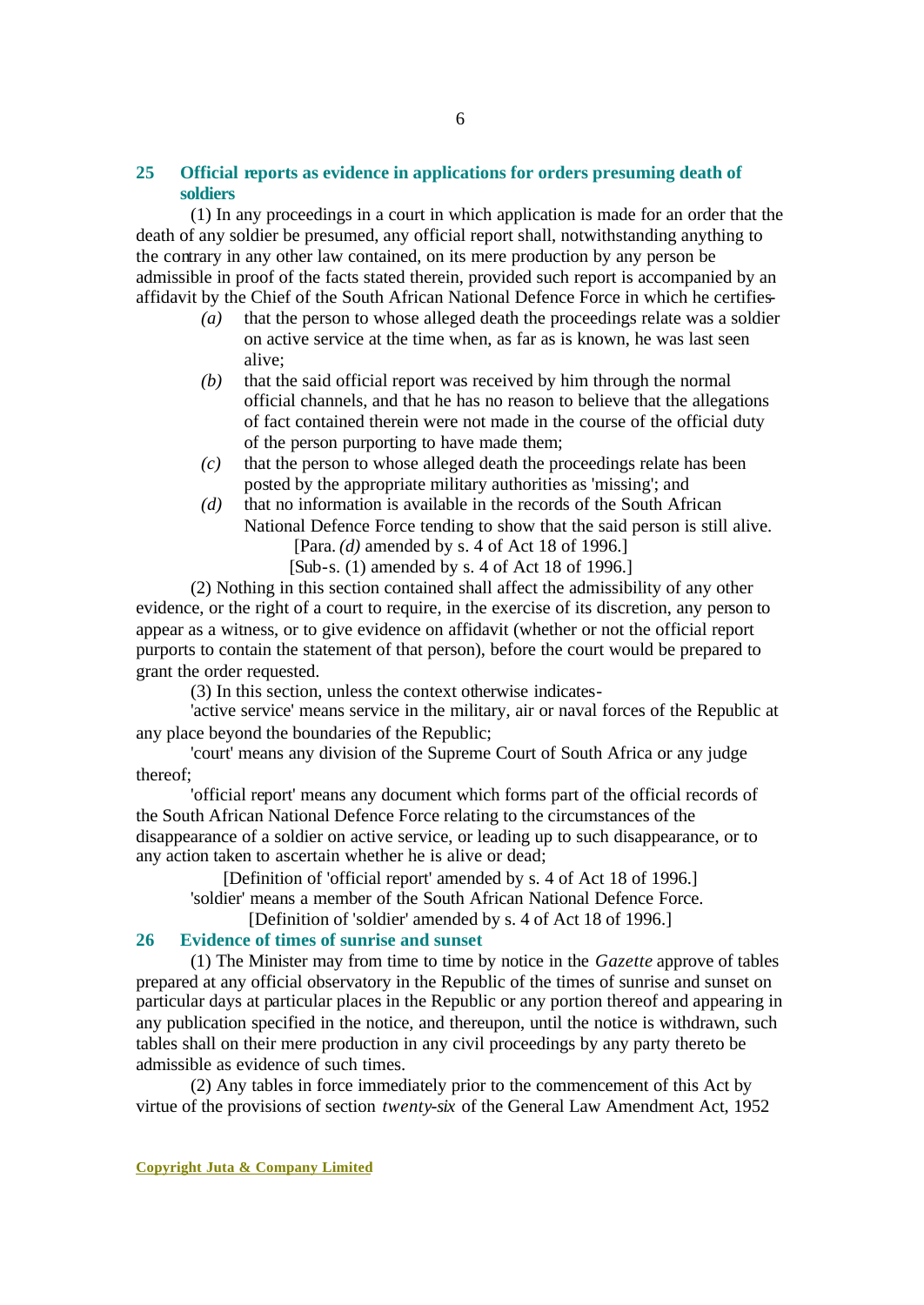(Act 32 of 1952), shall be deemed to be tables approved of under subsection (1) of this section.

# **PART V**

# **DOCUMENTARY EVIDENCE (SPECIAL PROVISIONS AS TO BANKERS' BOOKS) (ss 27-32)**

#### **27 Definition of 'bank'**

In this Part 'bank' means a 'banking institution' as defined in the Banks Act, 1965, and includes the Land and Agricultural Bank of South Africa, and a building society. [S. 27 amended by s. 1 of Act 49 of 1996.]

#### **28 Entries in bankers' books admissible in certain cases**

The entries in ledgers, day-books, cash-books and other account books of any bank, shall be admissible as *prima facie* evidence of the matters, transactions and accounts therein recorded, on proof being given by affidavit in writing of a director, manager or officer of such bank, or by other evidence, that such ledgers, day-books, cashbooks or other account books are or have been the ordinary books of such bank, and that the said entries have been made in the usual and ordinary course of business, and that such books are in or come immediately from the custody or control of such bank.

### **29 Examined copies of entries in bankers' books admissible**

Copies of all entries in ledgers, day-books, cash-books or other account books used by any bank, may be proved as evidence of such entries without production of the originals, by means of the affidavit of a person who has examined the same, stating the fact of the examination and that the copies sought to be put in evidence are correct.

# **30 Notice of intention to adduce evidence relating to entries in bankers' books**

(1) No ledger, day-book, cash-book or other account book of any bank, and no copies of entries therein contained, shall be adduced or rece ived in evidence under this Part, unless at least ten days' notice in writing, or such other notice as may be ordered by the person presiding at the proceedings concerned, containing a copy of the entries proposed to be adduced in evidence, has been given by the party proposing to adduce the same in evidence to the other party.

(2) On the application of any party who has received such notice, the person presiding at the proceedings may order that such party be at liberty to inspect and take copies of any entry in the ledgers, day-books, cash-books or other account books of the bank concerned, relating to the matters in question, and such order may be made in the discretion of the person so presiding, either with or without summoning before him such bank or the other party, and shall be intimated to such bank at least three days before such copies are required.

(3) On the application of any party who has received such notice, the person presiding at the proceedings may order that the entries and copies mentioned in the notice shall not be admissible as evidence of the matters, transactions and accounts recorded in such ledgers, day-books, cash-books or other account books.

### **31 Bank not compelled to produce books unless ordered to do so**

No bank shall be compelled to produce its ledgers, day-books, cash-books or other account books in any civil proceedings unless the person presiding at such proceedings orders that they shall be so produced.

#### **32 This Part not to apply to proceedings to which bank is a party**

Nothing in this Part contained shall apply to any civil proceedings to which any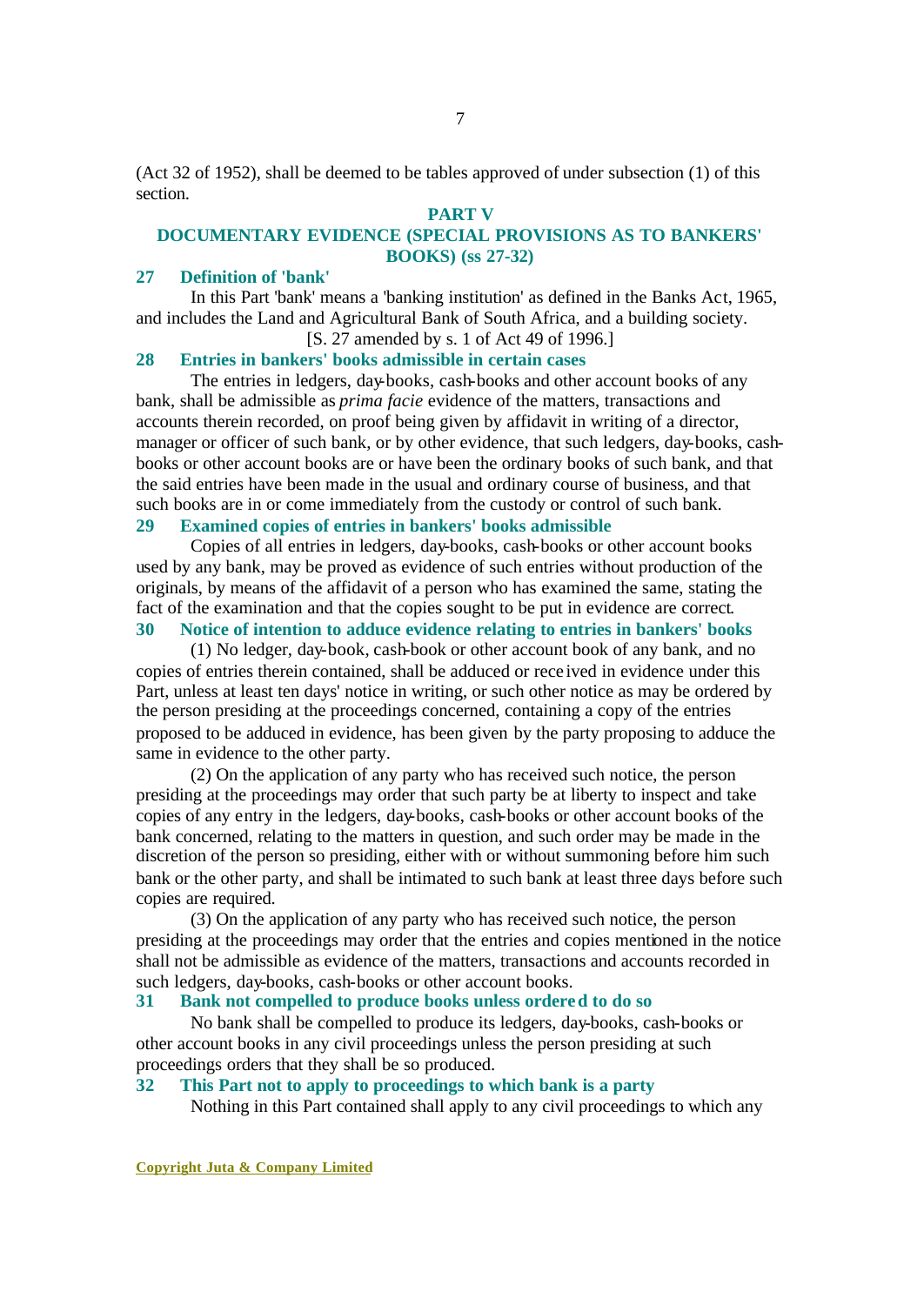bank whose ledgers, day-books, cash-books or other account books are required to be produced in evidence, is a party.

#### **PART VI**

#### **DOCUMENTARY EVIDENCE (MISCELLANEOUS PROVISIONS) (ss 33-38)**

#### **33 Definitions**

In this Part, unless the context otherwise indicates-

'document' includes any book, map, plan, drawing or photograph;

'statement' includes any representation of fact, whether made in words or otherwise.

#### **34 Admissibility of documentary evidence as to facts in issue**

(1) In any civil proceedings where direct oral evidence of a fact would be admissible, any statement made by a person in a document and tending to establish that fact shall on production of the original document be admissible as evidence of that fact, provided-

- *(a)* the person who made the statement either-
	- (i) had personal knowledge of the matters dealt with in the statement; or
	- (ii) where the document in question is or forms part of a record purporting to be a continuous record, made the statement (in so far as the matters dealt with therein are not within his personal knowledge ) in the performance of a duty to record information supplied to him by a person who had or might reasonably have been supposed to have personal knowledge of those matters; and
- *(b)* the person who made the statement is called as a witness in the proceedings unless he is dead or unfit by reason of his bodily or mental condition to attend as a witness or is outside the Republic, and it is not reasonably practicable to secure his attendance or all reasonable efforts to find him have been made without success.

(2) The person presiding at the proceedings may, if having regard to all the circumstances of the case he is satisfied that undue delay or expense would otherwise be caused, admit such a statement as is referred to in subsection (1) as evidence in those proceedings-

- *(a)* notwithstanding that the person who made the statement is available but is not called as a witness;
- *(b)* notwithstanding that the original document is not produced, if in lieu thereof there is produced a copy of the original document or of the material part thereof proved to be a true copy.

(3) Nothing in this section shall render admissible as evidence any statement made by a person interested at a time when proceedings were pending or anticipated involving a dispute as to any fact which the statement might tend to establish.

(4) A statement in a document shall not for the purposes of this section be deemed to have been made by a person unless the document or the material part thereof was written, made or produced by him with his own hand, or was signed or initialled by him or otherwise recognized by him in writing as one for the accuracy of which he is responsible.

(5) For the purpose of deciding whether or not a statement is admissible as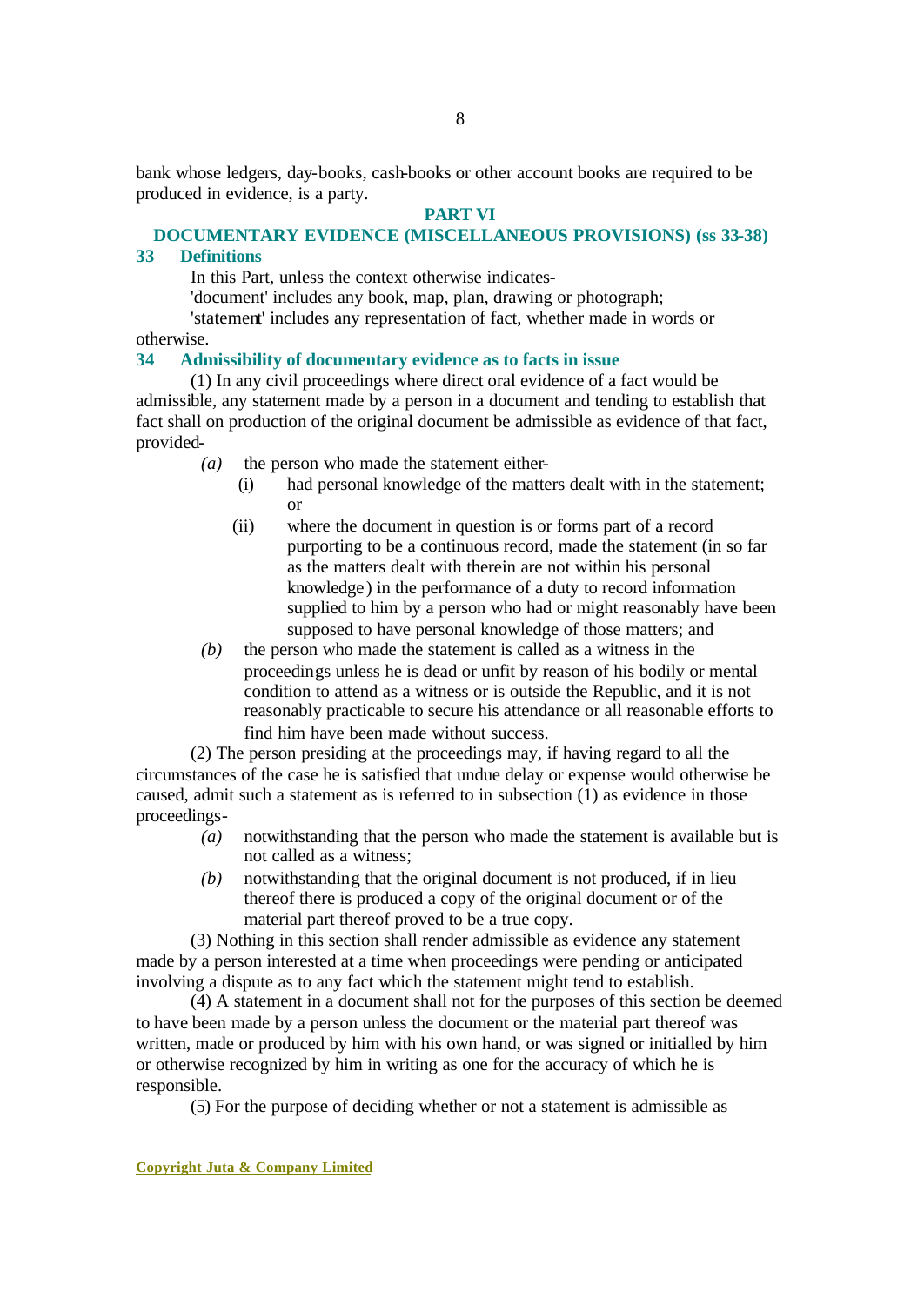evidence by virtue of the provisions of this section, any reasonable inference may be drawn from the form or contents of the document in which the statement is contained or from any other circumstances, and a certificate of a registered medical practitioner may be acted upon in deciding whether or not a person is fit to attend as a witness.

### **35 Weight to be attached to evidence admissible under this Part**

(1) In estimating the weight, if any, to be attached to a statement admissible as evidence under this Part, regard shall be had to all the circumstances from which any inference can reasonably be drawn as to the accuracy or otherwise of the statement, and in particular to the question whether or not the statement was made contemporaneously with the occurrence or existence of the facts stated, and to the question whether or not the person who made the statement had any incentive to conceal or misrepresent facts.

(2) A statement admissible as evidence under this Part shall not, for the purpose of any rule of law or practice requiring evidence to be corroborated or regulating the manner in which uncorroborated evidence is to be treated, be treated as corroboration of evidence given by the person who made the statement.

# **36 Proof of instrument to validity of which attestation is necessary**

In any civil proceedings an instrument to the validity of which attestation is requisite may, instead of being proved by an attesting witness, be proved in the manner in which it might be proved if no attesting witness were alive: Provided that nothing in this section contained shall apply to the proof of wills or other testamentary writings.

# **37 Presumptions as to documents twenty years old**

There shall in any civil proceedings, in the case of a document proved or purporting to be not less than twenty years old, be made any presumption which on the fifteenth day of March, 1962, would have been made in the case of a document of like character proved or which purported to be not less than thirty years old.

#### **38 Savings**

Nothing in this Part shall-

- *(a)* prejudice the admissibility of any evidence which would apart from the provisions of this Part be admissible; or
- *(b)* render admissible documentary evidence as to any declaration relating to a matter of pedigree, if that declaration would not have been admissible as evidence if this Part had not been enacted.

#### **PART VII**

# **OATHS AND AFFIRMATIONS (ss 39-41)**

#### **39 Oaths**

(1) No person other than a person referred to in section *forty* or *forty-one* shall be examined as a witness otherwise than upon oath.

(2) The oath to be administered to any person as a witness shall be administered in the form which most clearly conveys to him the meaning of the oath and which he considers to be binding on his conscience.

#### **40 Affirmations in lieu of oaths**

(1) In any case where any person who is or may be required to take an oath objects to do so, it shall be lawful for such person to make an affirmation in the words following:

'I do truly affirm and declare that'

*(here insert the matter to be affirmed or declared).*

**Copyright Juta & Company Limited**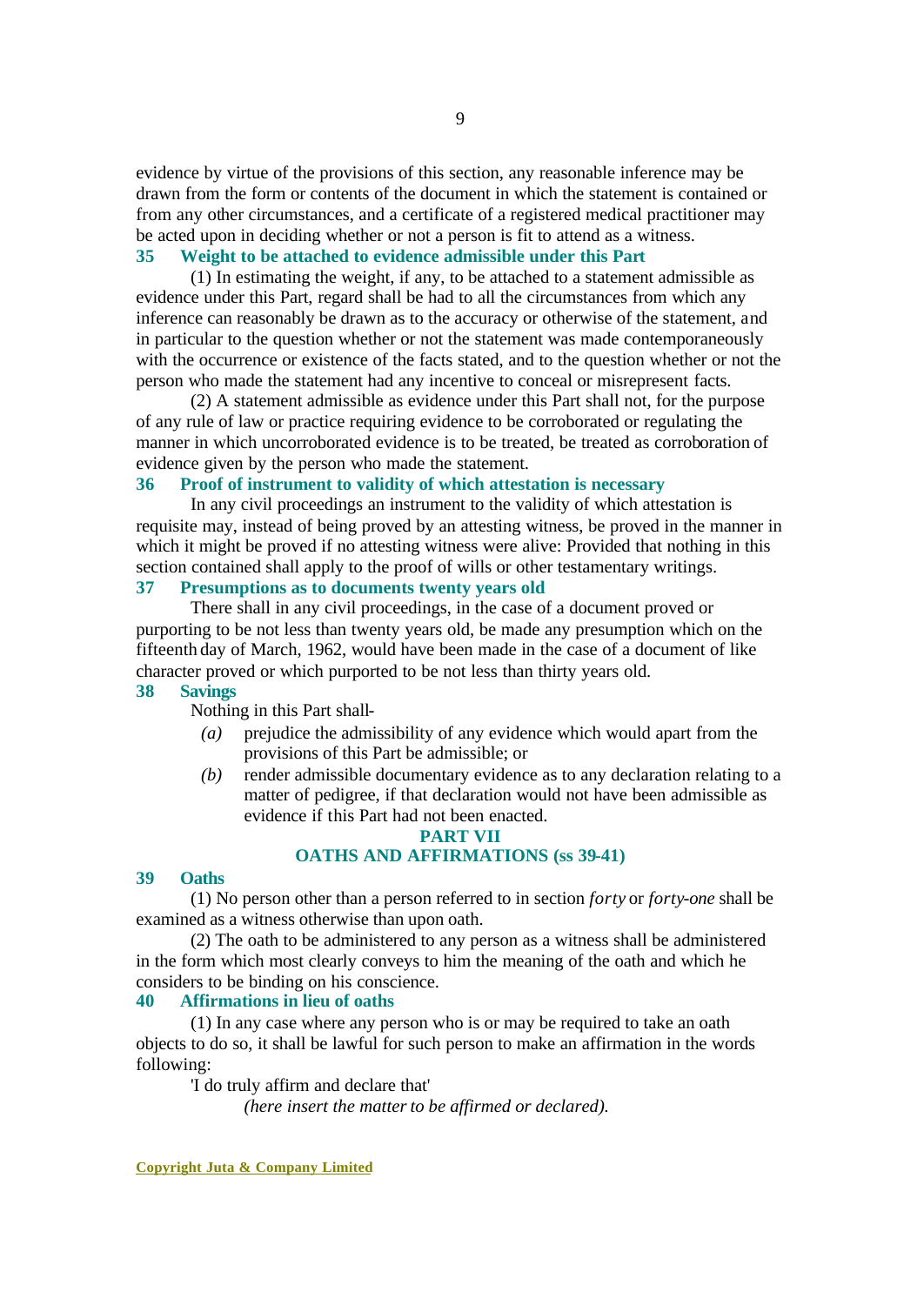(2) Any person authorized, required or qualified by law to take or administer an oath shall accept, in lieu thereof, an affirmation or declaration as aforesaid.

(3) Such affirmation or declaration shall be of the same force and effect as if the person who made it had taken such oath, and the same penalties and disabilities which are respectively in force in respect of and are attached to any false or corrupt taking and subscribing of any oath administered in accordance with section *thirty-nine*, and any neglect or refusal in regard thereto, shall apply and attach in like manner in respect of the false or corrupt making or subscribing respectively, of any such affirmation or declaration as in this section mentioned and any neglect or refusal in regard thereto.

# **41 When unsworn or unaffirmed testimony admissible**

(1) Any person who, from ignorance arising from youth, defective education or other cause, is found not to understand the nature or to recognize the religious obligation of an oath or affirmation, may be permitted to give evidence in any civil proceedings without being upon oath or affirmation, if, before any such person proceeds to give evidence, the person presiding at the proceedings in which he is called as a witness, admonishes him to speak the truth, the whole truth and nothing but the truth and administers or causes to be administered to him any form of admonition which appears, either from his own statement or from any other source of information, to be calculated to impress his mind and bind his conscience, and which is not, as being of an inhuman, immoral or irreligious nature, obviously unfit to be administered.

(2) Any person to whom an admonition has been administered as aforesaid, who in evidence wilfully and falsely states anything which, if sworn, would have amounted to the offence of perjury or any statutory offence punishable as perjury, shall be deemed to have committed that offence, and shall upon conviction be liable to such punishment as is by law provided as a punishment for that offence.

#### **PART VIII**

# **GENERAL (ss 42-45)**

# **42 Cases not otherwise provided for**

The law of evidence including the law relating to the competency, compellability, examination and cross-examination of witnesses which was in force in respect of civil proceedings on the thirtieth day of May, 1961, shall apply in any case not provided for by this Act or any other law.

**43 ......**

#### [S. 43 repealed by s. 1 of Act 49 of 1996.]

#### **44 Repeal and amendment of laws**

The laws mentioned in the Schedule are hereby repealed or amended to the extent set out in the fourth column thereof.

#### **45 Short title and date of commencement**

This Act shall be called the Civil Proceedings Evidence Act, 1965, and shall come into operation on a date to be fixed by the State President by proclamation in the *Gazette*.

#### **Schedule LAWS AMENDED OR REPEALED**

| <b>Province Territory or</b><br><b>Republic</b> | No and year of Law    | Title or subject matter                                                            | <b>Extent of amendm</b> |  |
|-------------------------------------------------|-----------------------|------------------------------------------------------------------------------------|-------------------------|--|
| Cape                                            | Ordinance 72 of 1830. | Ordinance for altering, amending, and<br>declaring in certain respects, the Law of | The whole re            |  |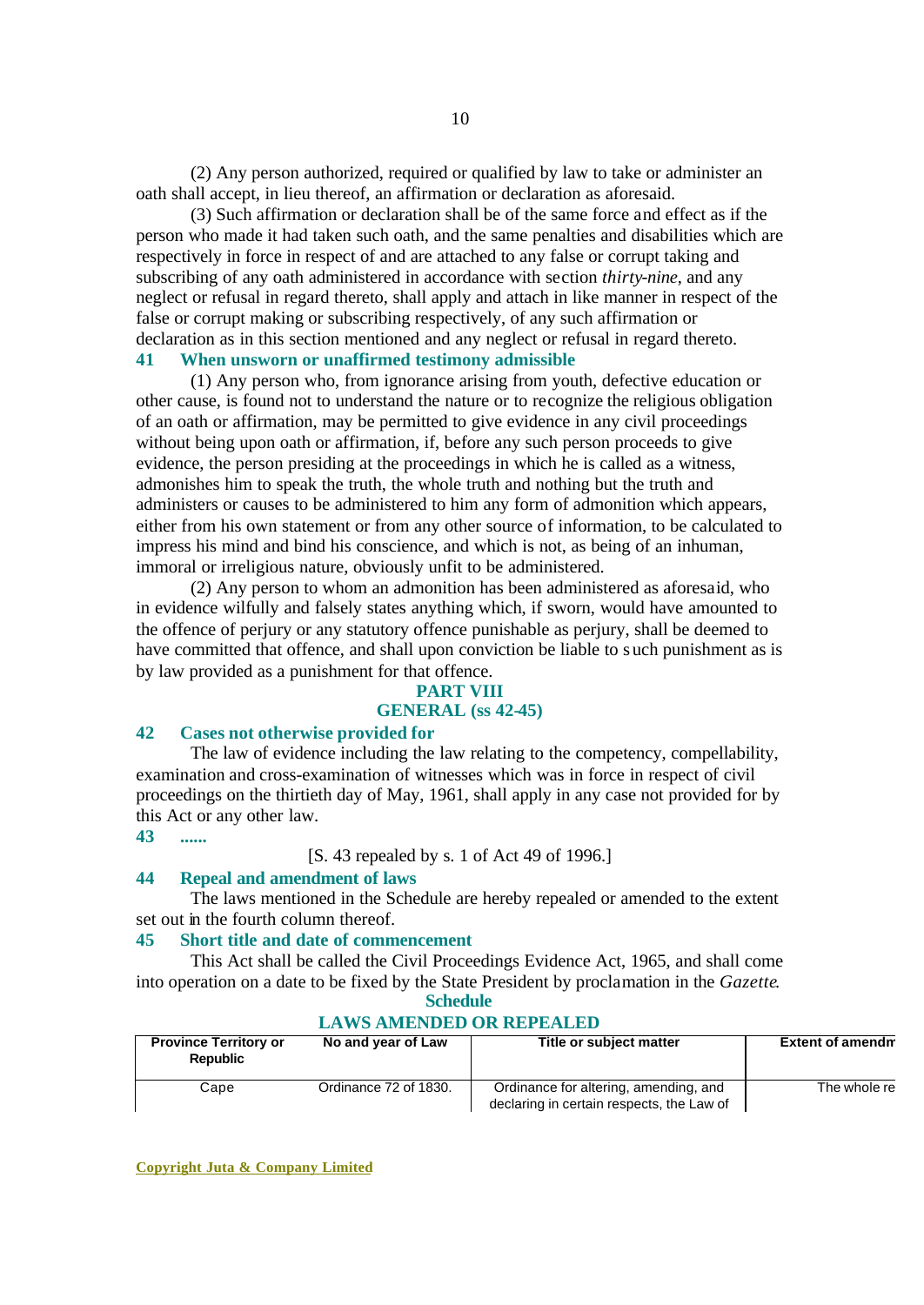|                                                                                              | Evidence within this Colony.                                                                                 |                          |                   |
|----------------------------------------------------------------------------------------------|--------------------------------------------------------------------------------------------------------------|--------------------------|-------------------|
| The whole re                                                                                 | Ordinance for improving the Law of<br>Evidence.                                                              | Ordinance 14 of 1846.    | н                 |
| The whole except sectic<br>repeale                                                           | The Law of Evidence Amendment Act,<br>1861.                                                                  | Act 4 of 1861.           |                   |
| The whole re                                                                                 | Bankers' Books Evidence, Act 1877.                                                                           | Act 21 of 1877.          | н                 |
| The whole re                                                                                 | The Oaths and Declarations Act, 1891.                                                                        | Act 18 of 1891.          | н                 |
| The whole re                                                                                 | To regulate the Law of Evidence in the<br>Colony of Natal.                                                   | Law 17 of 1859.          | Natal             |
| The whole repealed ex                                                                        | To make further provision in respect of the<br>substitution, in certain cases, of<br>Declarations for Oaths. | Law 13 of 1862.          | н                 |
| The whole re                                                                                 | To amend the Law of Evidence.                                                                                | Law 5 of 1870.           | н                 |
| The whole re                                                                                 | To provide for the production in evidence<br>of Copies, instead of Originals, of Public<br>Documents.        | Law 6 of 1884.           | Ħ                 |
| The whole except se<br>sixty-one ret                                                         | Law of Evidence Ordinance, 1902.                                                                             | Ordinance 11 of 1902.    | Orange Free State |
| The whole except sectio<br>fifty repea                                                       | The Law of Evidence Proclamation, 1902.                                                                      | Proclamation 16 of 1902. | Transvaal         |
| Section three amended<br>subsection (6) of th<br>evidenc                                     | Administration of Justice Proclamation,<br>1919.                                                             | Proclamation 21 of 1919. | South-West Africa |
| Section eleven amende<br>of the words 'and                                                   | <b>Further Administration Justice</b><br>Proclamation, 1920.                                                 | Proclamation 38 of 1920. | н                 |
| Sections one, two,<br>repeale                                                                | Procedure and Evidence Proclamation,<br>1938.                                                                | Proclamation 8 of 1938.  | н                 |
| 1. Section one hur<br>amende                                                                 | General Law Amendment Act, 1935.                                                                             | Act 46 of 1935.          | Republic          |
| (a) by the deletion<br>and $(2)$                                                             |                                                                                                              |                          |                   |
| $(b)$ by the substitut<br>(3) for the words 'proce<br>civil or criminal' of the<br>proceedir |                                                                                                              |                          |                   |
| 2. Section one hun<br>repeale                                                                |                                                                                                              |                          |                   |
| Section twenty-six in so<br>civil proceedings                                                | General Law Amendment Act 1952.                                                                              | Act 32 of 1952.          | $\mathbf{H}$      |
| The whole re                                                                                 | Presumption of Death of Soldiers Act,<br>1952.                                                               | Act 42 of 1952.          | п                 |
|                                                                                              | [Repealed by s. 344 (1) of Act 51 of 1977.]                                                                  | Act 56 of 1955.          |                   |
|                                                                                              |                                                                                                              |                          |                   |

11